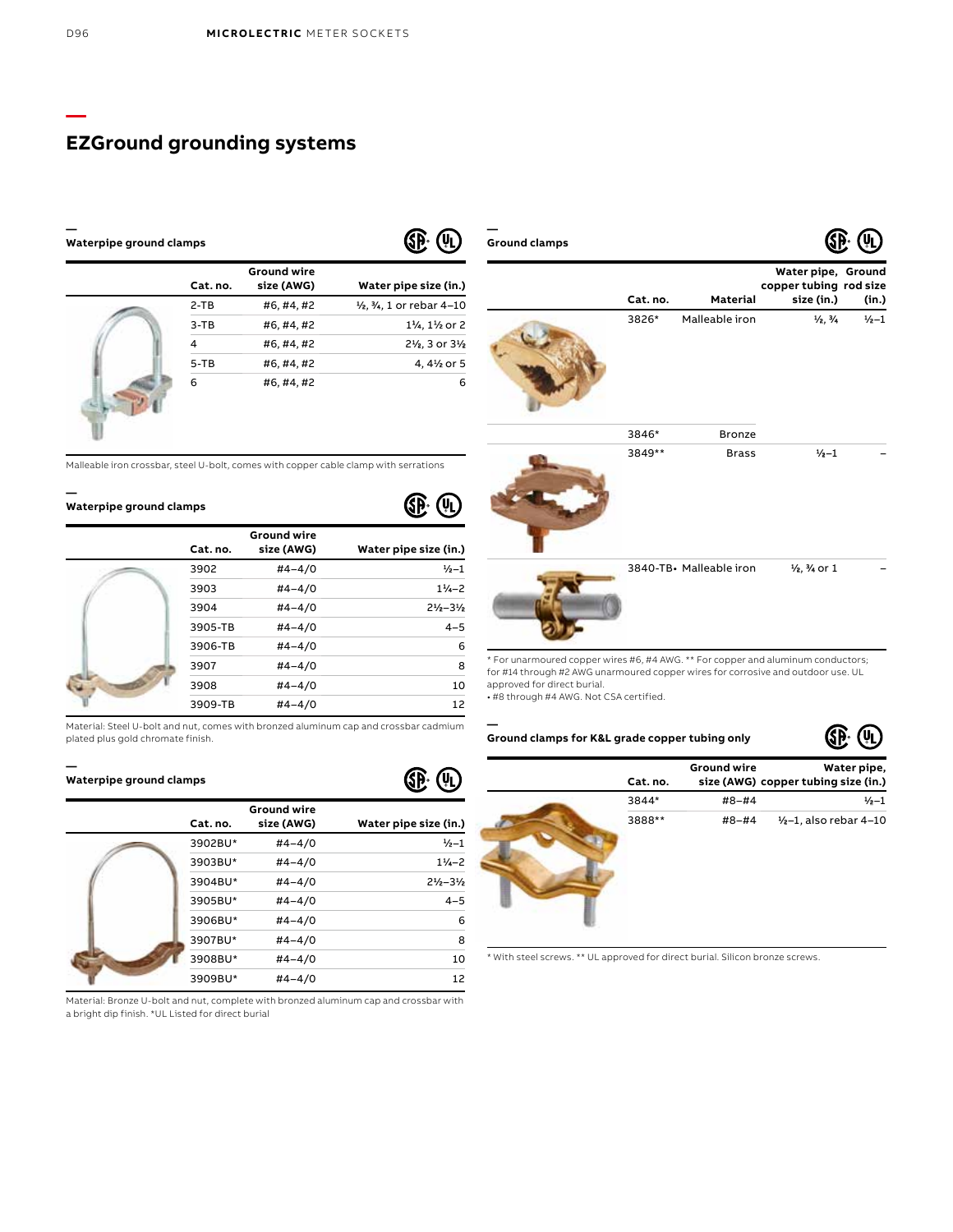## **Galvanized grounding plates**

- Made of high-quality steel, hot dip galvanized
- Major time and cost saving versus ground rods

|                  | Cat. no.   | Description                                                                               | Wire<br>range<br>(AWG)  | Std.<br>pkg. |
|------------------|------------|-------------------------------------------------------------------------------------------|-------------------------|--------------|
| 1016TB - 1016BTB | 1016TB     | Galvanized<br>grounding plate                                                             | 8 sol. to<br>$4/0$ str. | 1            |
|                  | 1016BTB    | Galvanized<br>grounding plate<br>(complete with<br>JAB34C<br>connector)                   | 8 sol. to<br>$4/0$ str. |              |
|                  | 1016TB-NG* | Grounding plate<br>(not galvanized)                                                       | 8 sol. to<br>$4/0$ str. |              |
|                  |            | 1016BTB-NG* Grounding plate<br>(not galvanized)<br>(complete<br>with JAB34C<br>connector) | 8 sol. to<br>$4/0$ str. | 1            |

#### **— Ground electrode boxes**

|               | Cat. no. | Description              |
|---------------|----------|--------------------------|
| 51628 - 51629 | 51628    | Pregalvanized steel      |
|               | 51629    | Hot dip galvanized steel |
|               |          |                          |

14 gauge steel, 10 in. diameter, 12 in. depth.

\* CSA not applicable.

**—**

**—**

#### **Knurling dies for 14- and 15-ton tools**



Used to knurl ground rods in order to increase the pullout value of the compression connection by as much as 20%.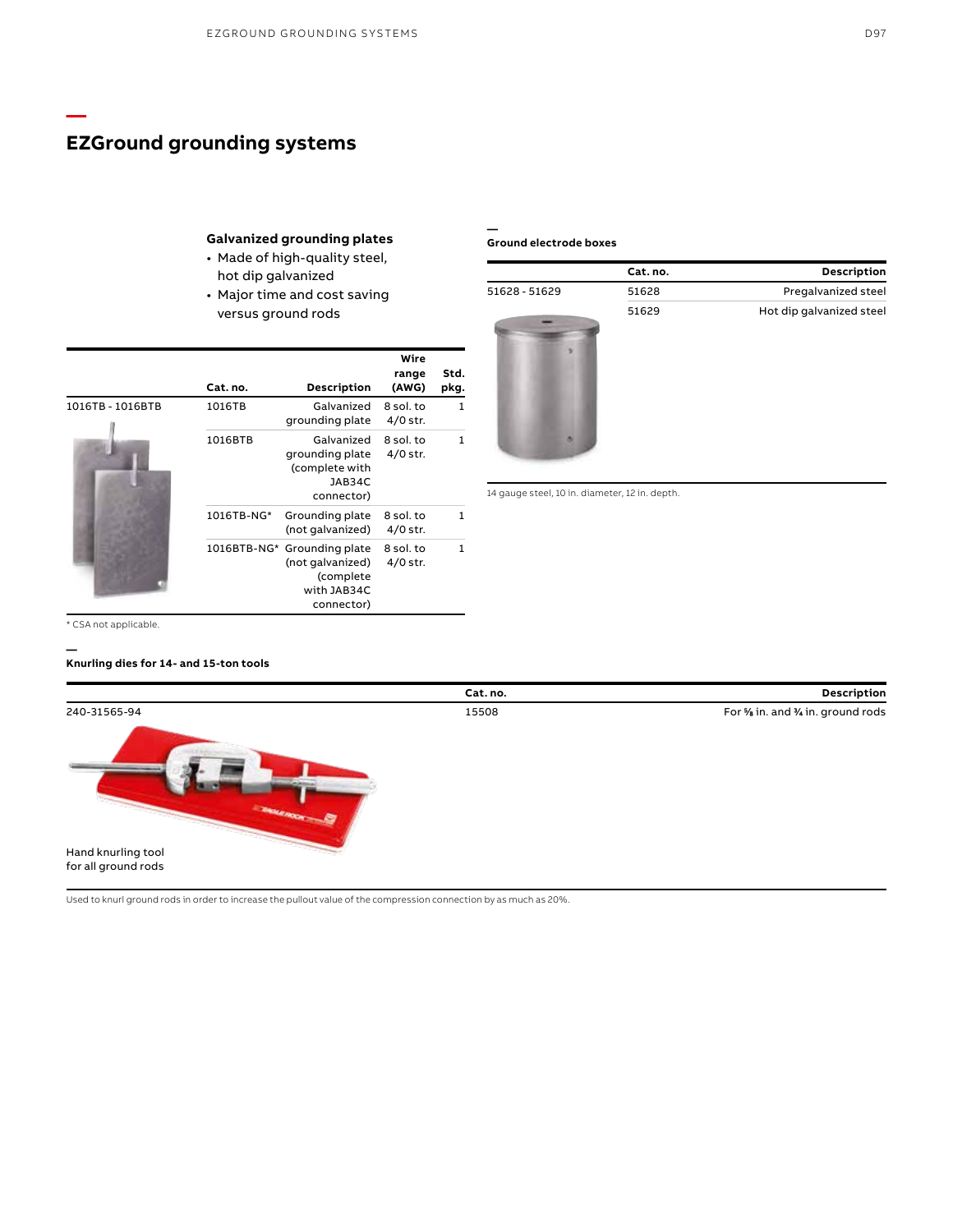Ground rods

## **Galvanized ground rods**

- Made of high-strength quality cold drawn steel, (1035) hot dip galvanized
- Meets ANSI CI35.30-1979 requirements
- Stainless steel rods are also available (for more detailed information, contact your ABB regional sales office)

 $\times$   $\odot$ 

|                               |               | <b>Trade size</b> |      | Rod size (nominal<br>diameter x length) | Plating<br>thickness |           |       | Weight per 100 |
|-------------------------------|---------------|-------------------|------|-----------------------------------------|----------------------|-----------|-------|----------------|
| Cat. no.                      | in.           | ft.               | mm   | m                                       | (mils)               | Std. pkg. | lb    | kg             |
| GR5006                        | $\frac{1}{2}$ | 6                 | 12.7 | 1.8                                     | 4                    | 10        | 410   | 186            |
| GR6256                        | %             | 6                 | 15.8 | 1.8                                     | 4                    | 5         | 600   | 272            |
| GR6258                        | $\frac{5}{2}$ | 8                 | 15.8 | 2.4                                     | 4                    | 5         | 800   | 363            |
| GR6250<br>$(0.543 - 0.555)$   | 5⁄8           | 10                | 15.8 | 3.0                                     | 4                    | 5         | 1,000 | 454            |
| GR6260<br>$(0.625 - 0.640)$   | $\frac{5}{6}$ | 10                | 15.8 | 3.0                                     | 4                    | 5         | 1,000 | 454            |
| GR6250B*<br>$(0.618 - 0.623)$ | $\frac{5}{6}$ | 10                | 15.8 | 3.0                                     | 4                    | 5         | 1,000 | 454            |
| GR7506                        | $\frac{3}{4}$ | 6                 | 15.8 | 1.8                                     | 4                    | 5         | 700   | 318            |
| GR7508                        | $\frac{3}{4}$ | 8                 | 19.0 | 2.4                                     | 4                    | 5         | 1,200 | 545            |
| GR7510                        | 3/4           | 10                | 19.0 | 3.0                                     | 4                    | 5         | 1,500 | 681            |

\* B suffix denotes black iron bare steel ground rod (CSA not applicable). CSA lists rods 1 ⁄2 in. and larger, 10 ft. and longer.

#### **Copper bonded steel ground rods**

- All EZGround ground rods have a heavy uniform covering of electrolytic copper bonded to a rigid steel core
- Copper ions are forced electrically to join with the steel core, establishing a corrosion-resistant bond between the copper and the steel

|          |               |                   |      |                                         |                      |           |       | (VL)           |
|----------|---------------|-------------------|------|-----------------------------------------|----------------------|-----------|-------|----------------|
|          |               | <b>Trade size</b> |      | Rod size (nominal<br>diameter x length) | Plating<br>thickness |           |       | Weight per 100 |
| Cat. no. | in.           | ft.               | mm   | m                                       | (mils)               | Std. pkg. | lb    | kg             |
| 5005     | $\frac{1}{2}$ | 5                 | 12.7 | 1.8                                     | 5                    | 10        | 305   | 138            |
| 5006     | $\frac{1}{2}$ | 6                 | 15.8 | 1.8                                     | 5                    | 5         | 370   | 168            |
| 5008     | $\frac{1}{2}$ | 8                 | 15.8 | 2.4                                     | 5                    | 5         | 545   | 247            |
| 5010     | $\frac{1}{2}$ | 10                | 15.8 | 3.0                                     | 5                    | 5         | 611   | 277            |
| 6256     | $\frac{5}{6}$ | 6                 | 15.8 | 3.0                                     | 5                    | 5         | 508   | 230            |
| 6258*    | $\frac{5}{3}$ | 8                 | 15.8 | 3.0                                     | 10                   | 5         | 678   | 308            |
| 6260*    | $5/3$         | 10                | 15.8 | 1.8                                     | 10                   | 5         | 847   | 384            |
| 7508*    | $\frac{3}{4}$ | 8                 | 19.0 | 2.4                                     | 10                   | 5         | 992   | 450            |
| 7510*    | $^{3}/_{4}$   | 10                | 19.0 | 3.0                                     | 10                   | 5         | 1,240 | 462            |
| 1010*    | $\mathbf{1}$  | 10                | 25.4 | 3.0                                     | 10                   | 1         | 2,248 | 1,020          |

\* Ground rods are UL listed (425H), except for regular rods shorter than 8 ft. or less than 1 ⁄2 po CSA lists rods 1 ⁄2 po and larger, 10 ft. and longer.

**—**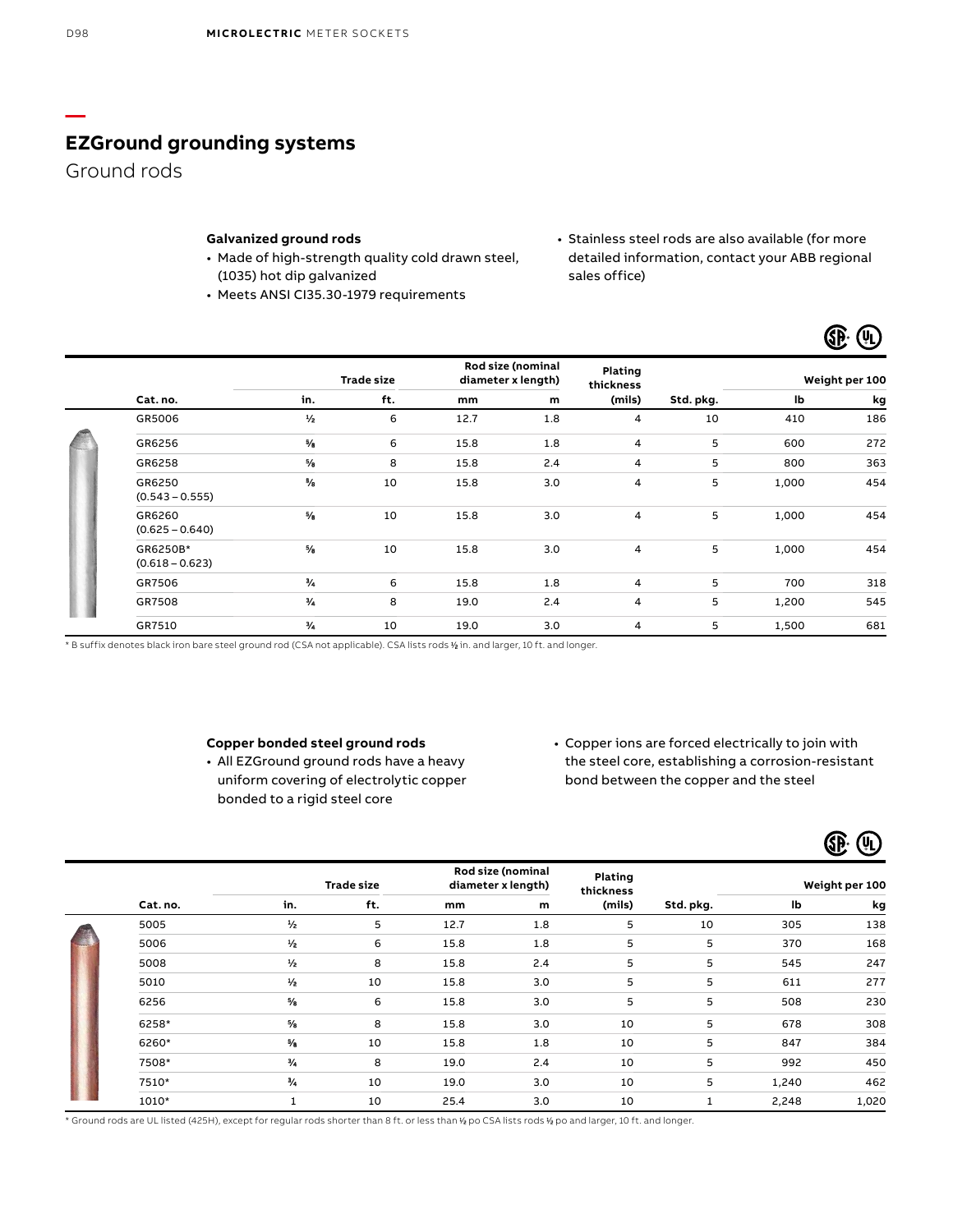Ground rods

**—**

### **Sectional type ground rods**

• Sectional type ground rods have the same highquality as regular copper bonded steel ground rods, and are threaded top and bottom

|  |          |               | <b>Trade size</b> |      | Rod size<br>(nominal diameter<br>x length) | <b>Plating</b><br>thickness | Thread<br>size      |           |       | Weight per 100 |
|--|----------|---------------|-------------------|------|--------------------------------------------|-----------------------------|---------------------|-----------|-------|----------------|
|  | Cat. no. | in.           | ft.               | mm   | m                                          | (mils)                      | $(in.-UNS)$         | Std. pkg. | lb    | kg             |
|  | 5006LS   | $\frac{1}{2}$ | 6                 | 12.7 | 1.8                                        | 10                          | $\frac{7}{16} - 12$ | 5         | 410   | 189            |
|  | 5008LS   | $\frac{1}{2}$ | 6                 | 15.8 | 1.8                                        | 10                          | $\frac{3}{16} - 12$ | 5         | 546   | 248            |
|  | 5010LS   | $\frac{1}{2}$ | 8                 | 15.8 | 2.4                                        | 10                          | $% -12$             | 5         | 682   | 309            |
|  | 6256S    | $\frac{5}{8}$ | 6                 | 15.8 | 3.0                                        | 5                           | $% -11$             | 5         | 481   | 230            |
|  | 6258S    | %             | 8                 | 15.8 | 3.0                                        | 10                          | $% -11$             | 5         | 670   | 308            |
|  | 6260S    | %             | 10                | 15.8 | 3.0                                        | 10                          | $% -11$             | 5         | 837   | 384            |
|  | 7506S    | $\frac{1}{4}$ | 6                 | 15.8 | 1.8                                        | 5                           | $3/4 - 10$          | 5         | 774   | 160            |
|  | 7508S    | $\frac{3}{4}$ | 8                 | 19.0 | 2.4                                        | 10                          | $\frac{3}{4} - 10$  | 5         | 992   | 450            |
|  | 7510S    | $\frac{1}{4}$ | 10                | 19.0 | 3.0                                        | 10                          | $\frac{3}{4} - 10$  | 5         | 1,040 | 562            |
|  | 1010S    | 1             | 10                | 25.4 | 3.0                                        | 10                          | $8 - 1$             | 1         | 2,248 | 1,020          |

CSA lists rods 1/2 in. and larger, 10 ft. and longer.

## **Couplings**

- Threaded couplings are made of high-strength, corrosion resistant alloy
- Streamlined design reduces driving friction
- Couplings are tapped for use on all standard threaded sectional rods



| Cat. no. | Rod diameter (in.) | Thread size (in.-UNS) | Std. pkg. | Weight per 100 (lb) |
|----------|--------------------|-----------------------|-----------|---------------------|
| 50LC     |                    | $1/6 - 12$            | 25        | 17                  |
| 60C      | %                  | $% -11$               | 25        | 25                  |
| 70C      | و/3                | $3/4 - 10$            | 25        | 38                  |
| 80C      |                    | 1-8                   | 10        | 75                  |

**GP**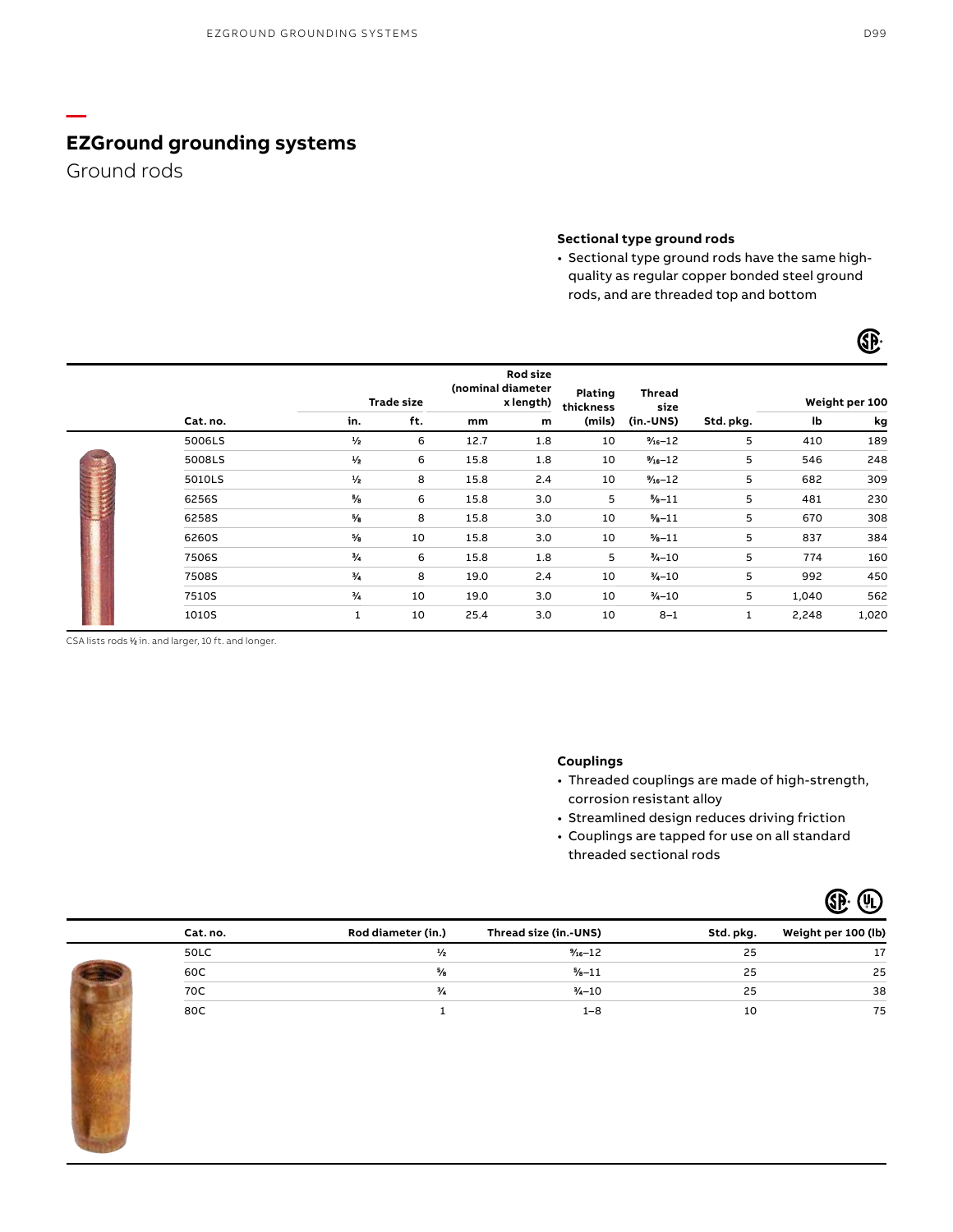Ground rods

**—**

### **Driving studs**

- Driving studs of high-strength steel
- May be used with all standard threaded couplings

 $\mathbb{G}$   $\mathbb{R}$   $\mathbb{Q}$ 

|             |          |                    |                       |           | --<br>ີ                |
|-------------|----------|--------------------|-----------------------|-----------|------------------------|
|             | Cat. no. | Rod diameter (in.) | Thread size (in.-UNS) | Std. pkg. | Weight<br>per 100 (lb) |
|             | 50LDS*   | $\frac{1}{2}$      | $%2 - 12$             | 10        | 16                     |
|             | $60DS*+$ | $\frac{5}{6}$      | $% -11$               | 25        | 23                     |
| <b>ANTI</b> | 70DS*    | $\frac{3}{4}$      | $1/4 - 10$            |           | 35                     |
|             | 80DS     |                    | $1 - 8$               | 10        | 75                     |

\* UL Listed +CSA Certified

## **Threadless couplings and driving caps for standard copper bonded ground rods**

#### **Threadless couplings**

- For joining non-threaded, sectional, copper bonded, steel ground rods
- Coupling is manufactured of a high-strength, corrosion resistant, silicone bronze

#### **Threadless driving caps**

- Prevent "mushrooming" of ground rod while driving to ensure proper fit of coupling
- Driving cap is manufactured of high-strength, hardened steel

|                             |               |        | Dimensions (in.) |                               |    |
|-----------------------------|---------------|--------|------------------|-------------------------------|----|
| Cat. no.                    | Size (in.)    | Length | <b>Diameter</b>  | Std. pkg. Weight per 100 (lb) |    |
| <b>Threadless couplings</b> |               |        |                  |                               |    |
| 50CNT*                      | $\frac{1}{2}$ | 3.0    | 0.78             | 25                            | 34 |
| 60CNT2*                     | $\frac{5}{6}$ | 2.5    | 0.69             | 25                            | 34 |
| 70CNT*                      | $\frac{3}{4}$ | 3.0    | 0.97             | 25                            | 31 |
| <b>Driving caps</b>         |               |        |                  |                               |    |
| 60DSNT                      | $\frac{5}{6}$ | 4.0    | 0.88             | 10                            | 43 |
|                             |               |        |                  |                               |    |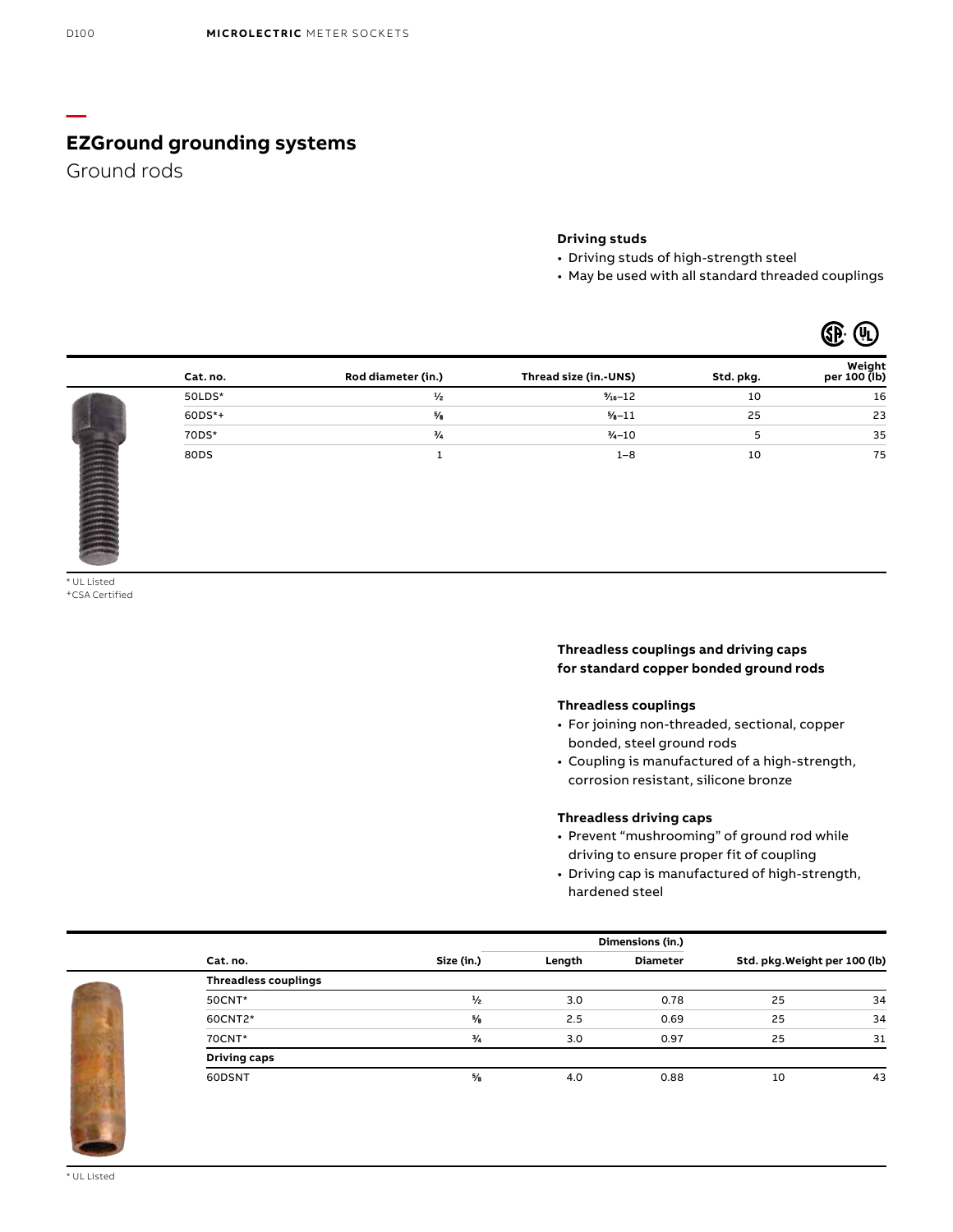Clamps

**—**

## **Type JAB — ground rod clamps**

- Cast of high-strength corrosion-resistant copper alloy
- Both hex head and socket set screws available
- Long bearing surface of clamp on ground wire secures ground connection
- UL listed for direct burial

|            | Dimensions (in.) |                |                                          |                         |                                | Wire range                 |                            |           |          |                 | Nominal rod dia.            | Cat. no.            |                        |
|------------|------------------|----------------|------------------------------------------|-------------------------|--------------------------------|----------------------------|----------------------------|-----------|----------|-----------------|-----------------------------|---------------------|------------------------|
| D          | c                | в              | <b>Screw</b><br>thread<br>size<br>UNC-2A | A<br>(max.)<br>hex bolt | A<br>(max.)<br>socket<br>screw | min.<br>(mm <sup>2</sup> ) | max.<br>(mm <sup>2</sup> ) | min.      | max.     | (mm)            | (in.)                       | Hex<br>head<br>bolt | Socket<br>set<br>screw |
| 19/32      | $\frac{7}{6}$    | 27/32          | $\frac{7}{6} - 14$                       | $2\frac{3}{2}$          | $1 - \frac{9}{2}$              | 5.2                        | 33.6                       | $10$ sol. | 2 str.   | 12.7            | $\frac{1}{2}$               | JAB12H              | JAB12*                 |
| $^{11/16}$ | 1                | 29/32          | $\frac{7}{6} - 14$                       | $2^{11}/a$              | $1^{27}/_{32}$                 | 8.3                        | 53.4                       | 8 sol.    | 1/0 str. | 15.8            | $\frac{5}{8}$               | JAB58H              | JAB58                  |
| 51/64      | 1                | $^{11}/_{16}$  | $\frac{7}{6} - 14$                       | $2^{11}/2$              | $\mathsf{2}$                   | 8.3                        | 53.4                       | 8 sol.    | 1/0 str. | 19.0            | $^{3}/_{4}$                 | JAB34H              | JAB34                  |
| $^{13/16}$ | $1\frac{1}{2}$   | $1\frac{1}{6}$ | $\frac{7}{6} - 14$                       | $2^{11}/22$             | -                              | 8.3                        | 95.0                       | 8 sol.    | 3/0 str. | 15.8 to<br>19.0 | $\frac{3}{4} + \frac{5}{8}$ | JAB34C              | -                      |
|            | $1\frac{1}{16}$  | $1^{11/32}$    | $\frac{7}{6} - 14$                       | 3                       | $2\frac{1}{4}$                 | 8.3                        | 107.1                      | 8 sol.    | 4/0 str. | 25.0            | 1                           | JAB1H               | JAB1                   |



 $_{\rm B}\rightarrow \leftarrow$ c

 $\times$   $\odot$ 

\* CSA not applicable. Add suffix P to No de cat. for tin-plated clamp

#### **Type G — budget line ground clamps**

- A dependable ground connection offered at a substantial saving
- Cast of high-strength corrosion-resistant copper alloy
- Hex head bolts
- Simplified compact design will make a lasting, trouble-free connection
- Listed for direct burial

|                | Nominal rod dia. |      |        |         |                            | Wire range                 |                              |                                               |                |               | Dimensions (in.) |               |
|----------------|------------------|------|--------|---------|----------------------------|----------------------------|------------------------------|-----------------------------------------------|----------------|---------------|------------------|---------------|
| Cat. no.       | (in.)            | (mm) | max.   | min.    | max.<br>(mm <sup>2</sup> ) | min.<br>(mm <sup>2</sup> ) | A<br>(max.)                  | <b>Screw</b><br>thread<br>size<br>Bolt UNC-2A | в              | c             | D                | Е             |
| $G3*$          | $\frac{3}{6}$    | 9.5  | 4 str. | 10 sol. | 21.1                       | 5.2                        | $1\%$                        | $% -18$                                       | $^{11}/16$     | $\frac{1}{2}$ | 27/64            | $\frac{3}{4}$ |
| G4             | $\frac{1}{2}$    | 12.7 | 2 str. | 10 sol. | 33.6                       | 5.2                        | Ξ.                           | $-16$                                         | 27/32          | $\frac{3}{8}$ | 37/64            | $\frac{1}{2}$ |
| G <sub>5</sub> | $\frac{5}{6}$    | 15.8 | 2 str. | 10 sol. | 33.6                       | 5.2                        | $\qquad \qquad \blacksquare$ | $% -16$                                       | 29/32          | $\frac{3}{2}$ | $4\frac{1}{64}$  | $\frac{1}{2}$ |
| G6             | ₩                | 19.0 | 2 str. | 10 sol. | 33.6                       | 5.2                        | $\qquad \qquad \blacksquare$ | $% -16$                                       | $1\frac{1}{5}$ | $\frac{3}{6}$ | $^{13/15}$       | $\frac{1}{2}$ |
|                |                  |      |        |         |                            |                            |                              | Diagram                                       |                | ✦モ→           |                  |               |
|                |                  |      |        |         |                            |                            |                              |                                               |                | ⋿             |                  |               |
|                |                  |      |        |         |                            |                            |                              |                                               |                |               |                  | Ξ             |
|                |                  |      |        |         |                            |                            |                              |                                               | A<br>Max.      | $\equiv$      | $\cdot$          | .             |
|                |                  |      |        |         |                            |                            |                              |                                               |                | ⊷⊳            |                  |               |

 $\times$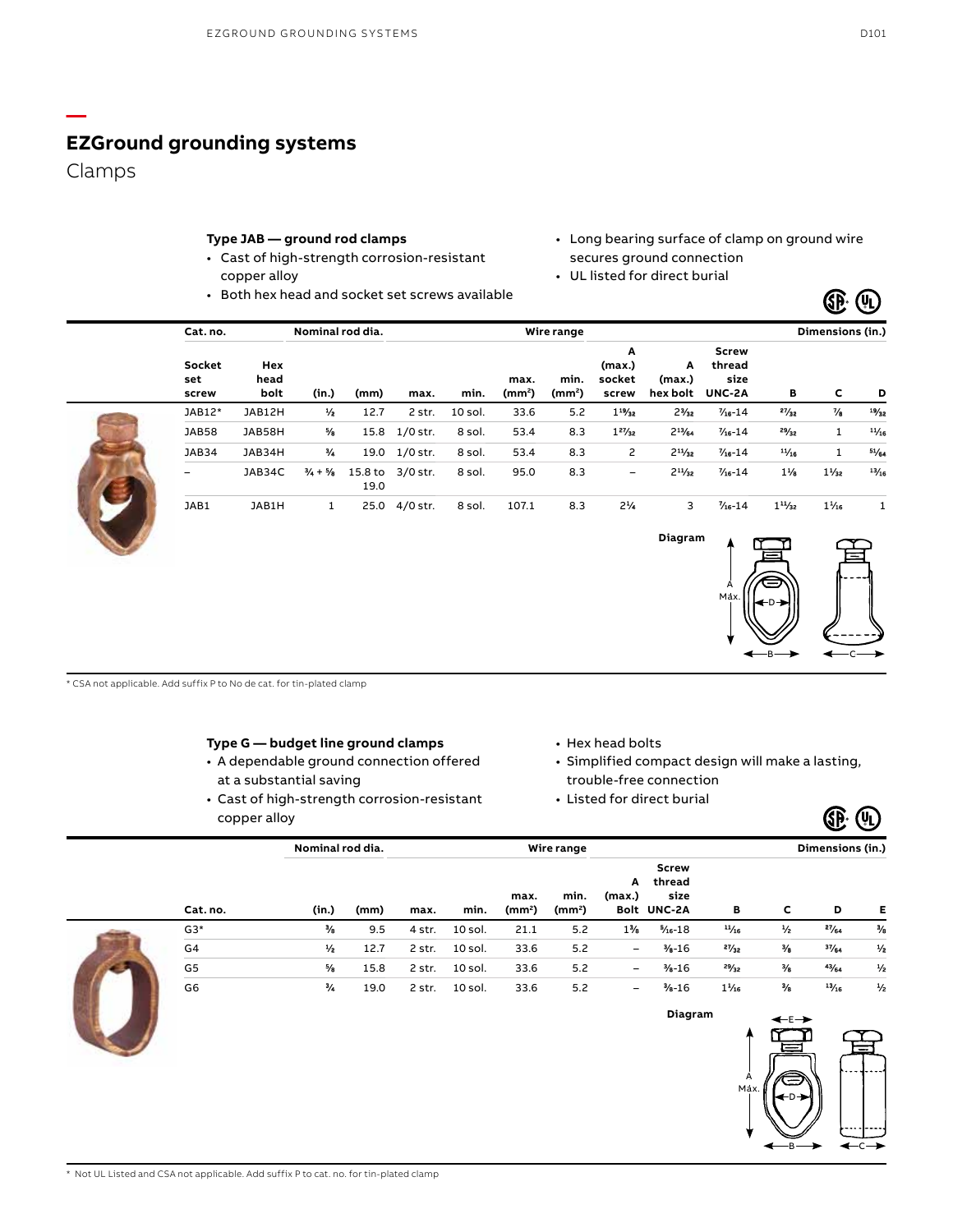Clamps

### **Cast bronze ground clamps**

- Connect copper ground wire to water pipe, copper tubing or ground rods
- High-strength, high-conductivity copper alloy (over 80% copper)
- UL listed for direct burial



| Cat. no. | Water pipe size (in.) | Conductor range (AWG) |
|----------|-----------------------|-----------------------|
| JD       | $\frac{1}{2} - 1$     | #2 str.-#10 str.      |
| J2D      | $1^{1}/_{4}-2$        | #2 str.-#10 str.      |

## **Type J — cast bronze ground clamps**

- For connecting grounding conductor to water pipe or copper tube
- Cast of high-strength, highly conductive copper alloy
- Screws plated for corrosion resistance
- UL listed

|          | Water pipe         | Conductor range (AWG) |           |                | Dimensions (in.) |       |
|----------|--------------------|-----------------------|-----------|----------------|------------------|-------|
| Cat. no. | size (in.)         | Max.                  | Min.      | A              | в                |       |
|          | $1/2 - 1$          | 2 str.                | 10 sol.   | $2\frac{1}{4}$ | $2^{11}/2$       | 23/2  |
| J2BB     | $1\frac{1}{2}$ - 2 | 2 str.                | 10 sol.   | $3\frac{1}{4}$ | $3\frac{1}{2}$   | 13/16 |
| J2124    | $21/2-4$           | 2 str.                | $10$ sol. | 6              | $6\frac{5}{16}$  |       |
| J6       | $4\frac{1}{4} - 6$ | 2 str.                | $10$ sol. | $7\frac{1}{4}$ | $8\%$            |       |

**—**